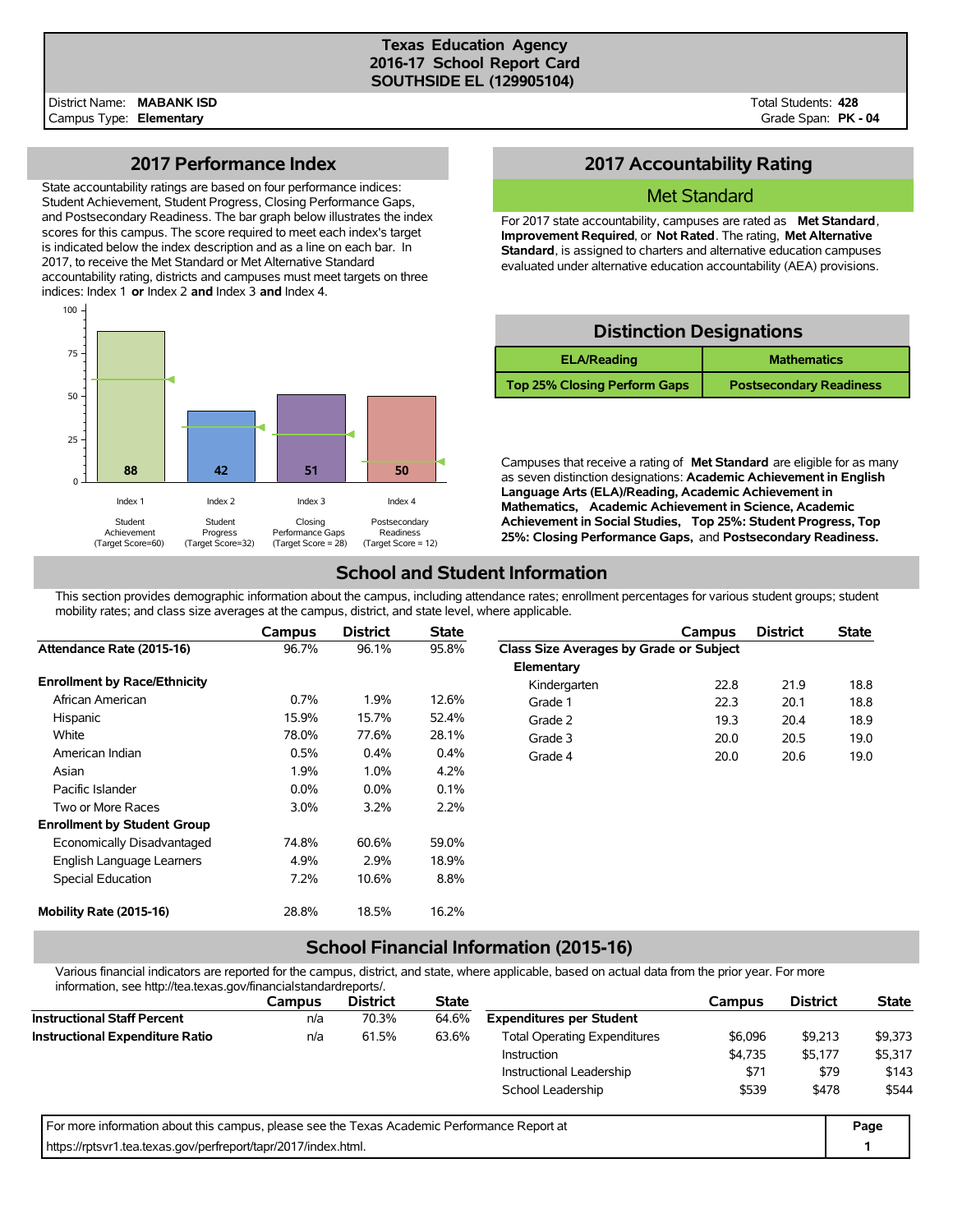| <b>Texas Education Agency</b> | <b>SOUTHSIDE EL (129905104)</b> |  |
|-------------------------------|---------------------------------|--|
| 2016-17 School Report Card    | <b>MABANK ISD</b>               |  |

|                                                                             |      |              |     | All | African                    |          |              | American       |        | <b>Pacific</b>           | Two or<br><b>More</b> | Econ          |
|-----------------------------------------------------------------------------|------|--------------|-----|-----|----------------------------|----------|--------------|----------------|--------|--------------------------|-----------------------|---------------|
|                                                                             |      | <b>State</b> |     |     | District Students American | Hispanic | <b>White</b> | Indian         | Asian  | <b>Islander</b>          | Races                 | <b>Disadv</b> |
| STAAR Percent at Approaches Grade Level or Above (Sum of All Grades Tested) |      |              |     |     |                            |          |              |                |        |                          |                       |               |
| All Subjects                                                                | 2017 | 75%          | 83% | 88% | $\ast$                     | 98%      | 87%          | $\ast$         | $\ast$ | $\overline{\phantom{a}}$ | 100%                  | 84%           |
|                                                                             | 2016 | 75%          | 82% | 83% | $\ast$                     | 88%      | 82%          | $\blacksquare$ | 100%   |                          | $\ast$                | 75%           |
| Reading                                                                     | 2017 | 72%          | 80% | 87% | *                          | 100%     | 85%          | $\ast$         | $\ast$ |                          | $\ast$                | 84%           |
|                                                                             | 2016 | 73%          | 79% | 83% | *                          | 92%      | 82%          |                | $\ast$ |                          | $\ast$                | 75%           |
| Mathematics                                                                 | 2017 | 79%          | 89% | 91% | $\ast$                     | 100%     | 90%          | $\ast$         | $\ast$ |                          | $\ast$                | 89%           |
|                                                                             | 2016 | 76%          | 86% | 85% | *                          | 88%      | 86%          |                | $\ast$ |                          | $\ast$                | 78%           |
| Writing                                                                     | 2017 | 67%          | 74% | 83% | $\overline{a}$             | 91%      | 81%          | $\ast$         | $\ast$ |                          | $\ast$                | 77%           |
|                                                                             | 2016 | 69%          | 76% | 78% | $\ast$                     | 82%      | 77%          |                | $\ast$ |                          | $\ast$                | 70%           |
| STAAR Percent at Meets Grade Level (Sum of All Grades Tested)               |      |              |     |     |                            |          |              |                |        |                          |                       |               |
| Two or More Subjects 2017                                                   |      | 48%          | 52% | 49% | *                          | 50%      | 50%          | $\ast$         | *      |                          | $\ast$                | 37%           |
|                                                                             | 2016 | 45%          | 48% | 43% | $\ast$                     | 57%      | 41%          |                | $\ast$ |                          | $\ast$                | 32%           |
| Reading                                                                     | 2017 | 48%          | 54% | 57% | *                          | 68%      | 55%          | $\ast$         | ∗      |                          | $\ast$                | 45%           |
|                                                                             | 2016 | 46%          | 50% | 50% | *                          | 57%      | 50%          |                | $\ast$ |                          | $\ast$                | 36%           |
| Mathematics                                                                 | 2017 | 48%          | 57% | 61% | $\ast$                     | 59%      | 62%          | $\ast$         | $\ast$ |                          | $\ast$                | 54%           |
|                                                                             | 2016 | 43%          | 46% | 47% | $\ast$                     | 62%      | 47%          |                | $\ast$ |                          | $\ast$                | 39%           |
| Writing                                                                     | 2017 | 38%          | 40% | 43% | $\overline{\phantom{a}}$   | 45%      | 42%          | $\ast$         | $\ast$ |                          | $\ast$                | 31%           |
|                                                                             | 2016 | 41%          | 47% | 35% | $\ast$                     | 60%      | 32%          |                | $\ast$ |                          | $\ast$                | 25%           |
| STAAR Percent at Masters Grade Level (Sum of All Grades Tested)             |      |              |     |     |                            |          |              |                |        |                          |                       |               |
| All Subjects                                                                | 2017 | 20%          | 21% | 28% | *                          | 29%      | 27%          | $\ast$         | *      |                          | $\ast$                | 21%           |
|                                                                             | 2016 | 18%          | 17% | 24% | $\ast$                     | 37%      | 23%          |                | $\ast$ |                          | $\ast$                | 19%           |
| Reading                                                                     | 2017 | 19%          | 19% | 27% | *                          | 27%      | 26%          | $\ast$         | $\ast$ |                          | $\ast$                | 18%           |
|                                                                             | 2016 | 17%          | 17% | 24% | *                          | 38%      | 22%          |                | $\ast$ |                          | $\ast$                | 18%           |
| <b>Mathematics</b>                                                          | 2017 | 23%          | 27% | 38% | $\ast$                     | 41%      | 37%          | $\ast$         | $\ast$ |                          | $\ast$                | 30%           |
|                                                                             | 2016 | 19%          | 18% | 28% | $\ast$                     | 38%      | 27%          |                | $\ast$ |                          | $\ast$                | 22%           |
| Writing                                                                     | 2017 | 12%          | 11% | 9%  |                            | $\ast$   | 8%           | $\ast$         | $\ast$ |                          | $\ast$                | $\ast$        |
|                                                                             | 2016 | 15%          | 17% | 18% | $\ast$                     | $\ast$   | 13%          |                | $\ast$ |                          | $\ast$                | 15%           |
| <b>STAAR Percent Met or Exceeded Progress</b>                               |      |              |     |     |                            |          |              |                |        |                          |                       |               |
| All Subjects                                                                | 2017 | 61%          | 66% | 62% |                            | $\ast$   | 60%          | $\ast$         | $\ast$ |                          | $\ast$                | 61%           |
|                                                                             | 2016 | 62%          | 65% | 60% | *                          | 69%      | 59%          |                | *      |                          | $\ast$                | 64%           |
| Reading                                                                     | 2017 | 59%          | 61% | 59% |                            | $\ast$   | 55%          | $\ast$         | $\ast$ |                          | $\ast$                | 55%           |
|                                                                             | 2016 | 60%          | 63% | 60% |                            | $\ast$   | 59%          |                |        |                          | $\ast$                | 63%           |
| Mathematics                                                                 | 2017 | 64%          | 71% | 64% |                            | $\ast$   | 64%          | $\ast$         |        |                          |                       | 67%           |
|                                                                             | 2016 | 63%          | 66% | 61% | $\ast$                     | 77%      | 59%          |                | $\ast$ |                          | $\ast$                | 66%           |

For more information about this campus, please see the Texas Academic Performance Report at **Page** Page https://rptsvr1.tea.texas.gov/perfreport/tapr/2017/index.html. **2**

'?' Indicates that the data for this item were statistically improbable, or were reported outside a reasonable range. "Indicates zero observations reported for this group. '\*' Indicates results are masked due to small numbers to protect student confidentiality. Moreover, the context of the strong is not applicable for this group.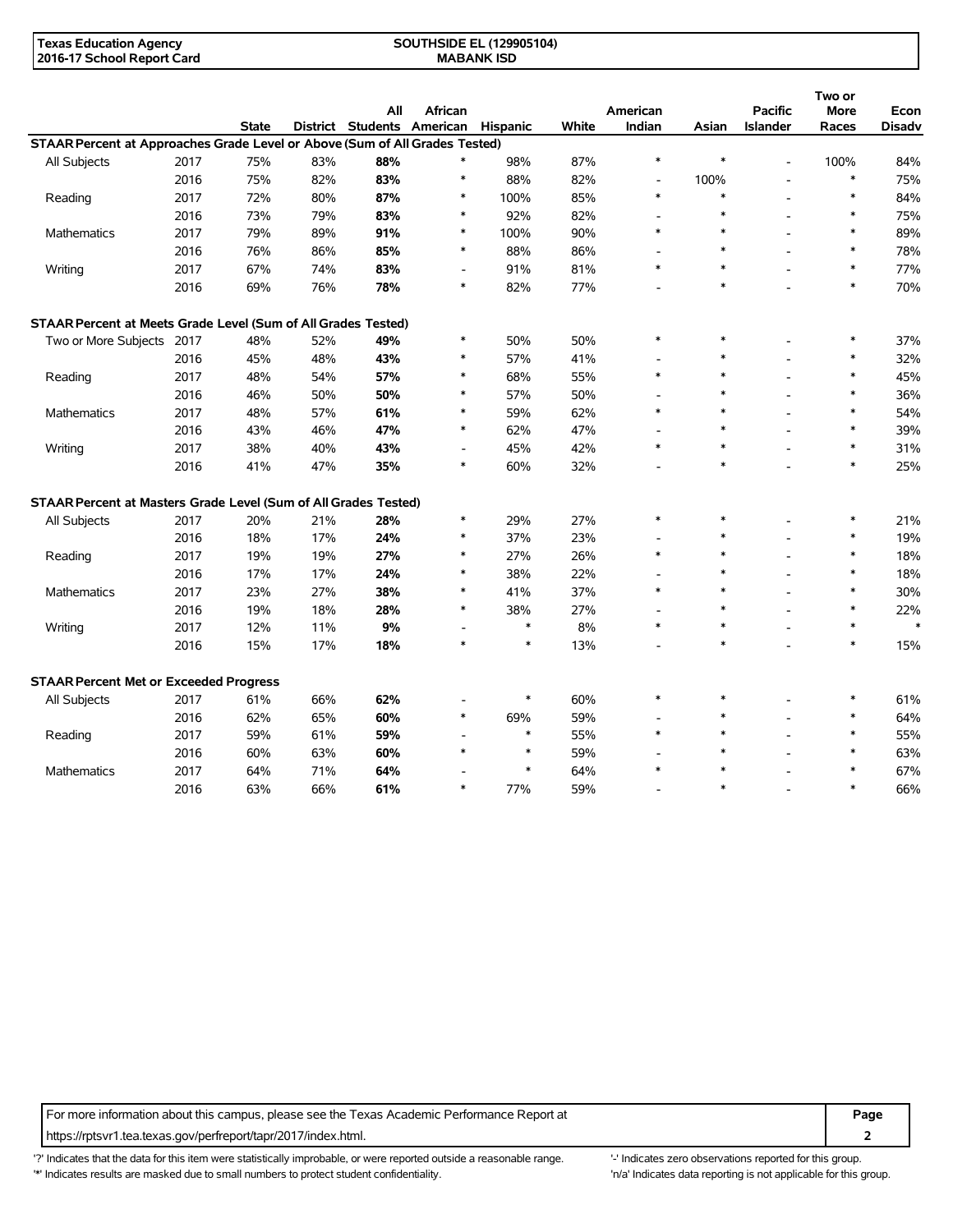| <b>Texas Education Agency</b> | (129905104)<br><b>'JTHSIDE EL</b> |  |
|-------------------------------|-----------------------------------|--|
| 2016-17 School Report Card    | <b>MABANK ISD</b>                 |  |

|                                                                    |      |              |                 |         | African         |                          |        | American                 |        | <b>Pacific</b>           | Two or<br><b>More</b> | Econ          |
|--------------------------------------------------------------------|------|--------------|-----------------|---------|-----------------|--------------------------|--------|--------------------------|--------|--------------------------|-----------------------|---------------|
|                                                                    |      | <b>State</b> | <b>District</b> |         | Campus American | <b>Hispanic</b>          | White  | Indian                   | Asian  | <b>Islander</b>          | Races                 | <b>Disadv</b> |
| <b>STAAR Percent Exceeded Progress</b>                             |      |              |                 |         |                 |                          |        |                          |        |                          |                       |               |
| All Subjects                                                       | 2017 | 19%          | 20%             | 21%     |                 | $\ast$                   | 23%    | $\ast$                   | $\ast$ |                          | $\ast$                | 19%           |
|                                                                    | 2016 | 17%          | 16%             | 21%     | ∗               | 27%                      | 21%    | -                        | $\ast$ | $\overline{\phantom{a}}$ | $\ast$                | 21%           |
| Reading                                                            | 2017 | 17%          | 18%             | 20%     |                 | *                        | 22%    | $\ast$                   | $\ast$ | -                        | $\ast$                | 17%           |
|                                                                    | 2016 | 16%          | 16%             | 22%     | $\ast$          | $\ast$                   | 22%    | $\overline{\phantom{0}}$ | $\ast$ | ۰                        | $\ast$                | 21%           |
| <b>Mathematics</b>                                                 | 2017 | 20%          | 23%             | 22%     |                 | $\ast$                   | 24%    | $\ast$                   | $\ast$ | $\overline{\phantom{a}}$ | $\ast$                | 21%           |
|                                                                    | 2016 | 17%          | 16%             | 21%     | ∗               | 38%                      | 19%    | $\overline{\phantom{0}}$ | *      | -                        | $\ast$                | 20%           |
| Progress of Prior-Year Non-Proficient Students (Sum of Grades 4-8) |      |              |                 |         |                 |                          |        |                          |        |                          |                       |               |
| Reading                                                            | 2017 | 35%          | 44%             | $\star$ | -               | $\overline{\phantom{0}}$ | $\ast$ | $\overline{\phantom{a}}$ | $\ast$ | -                        |                       | $\ast$        |
|                                                                    | 2016 | 35%          | 42%             | 35%     |                 | $\ast$                   | 36%    | -                        |        | $\overline{\phantom{a}}$ | $\ast$                | 31%           |
| <b>Mathematics</b>                                                 | 2017 | 43%          | 56%             | $\star$ |                 | $\overline{\phantom{a}}$ | $\ast$ |                          | $\ast$ |                          |                       | ∗             |

For more information about this campus, please see the Texas Academic Performance Report at **Page Page** https://rptsvr1.tea.texas.gov/perfreport/tapr/2017/index.html. **3**

'?' Indicates that the data for this item were statistically improbable, or were reported outside a reasonable range. "Indicates zero observations reported for this group. '\*' Indicates results are masked due to small numbers to protect student confidentiality. 'n/a' Indicates data reporting is not applicable for this group.